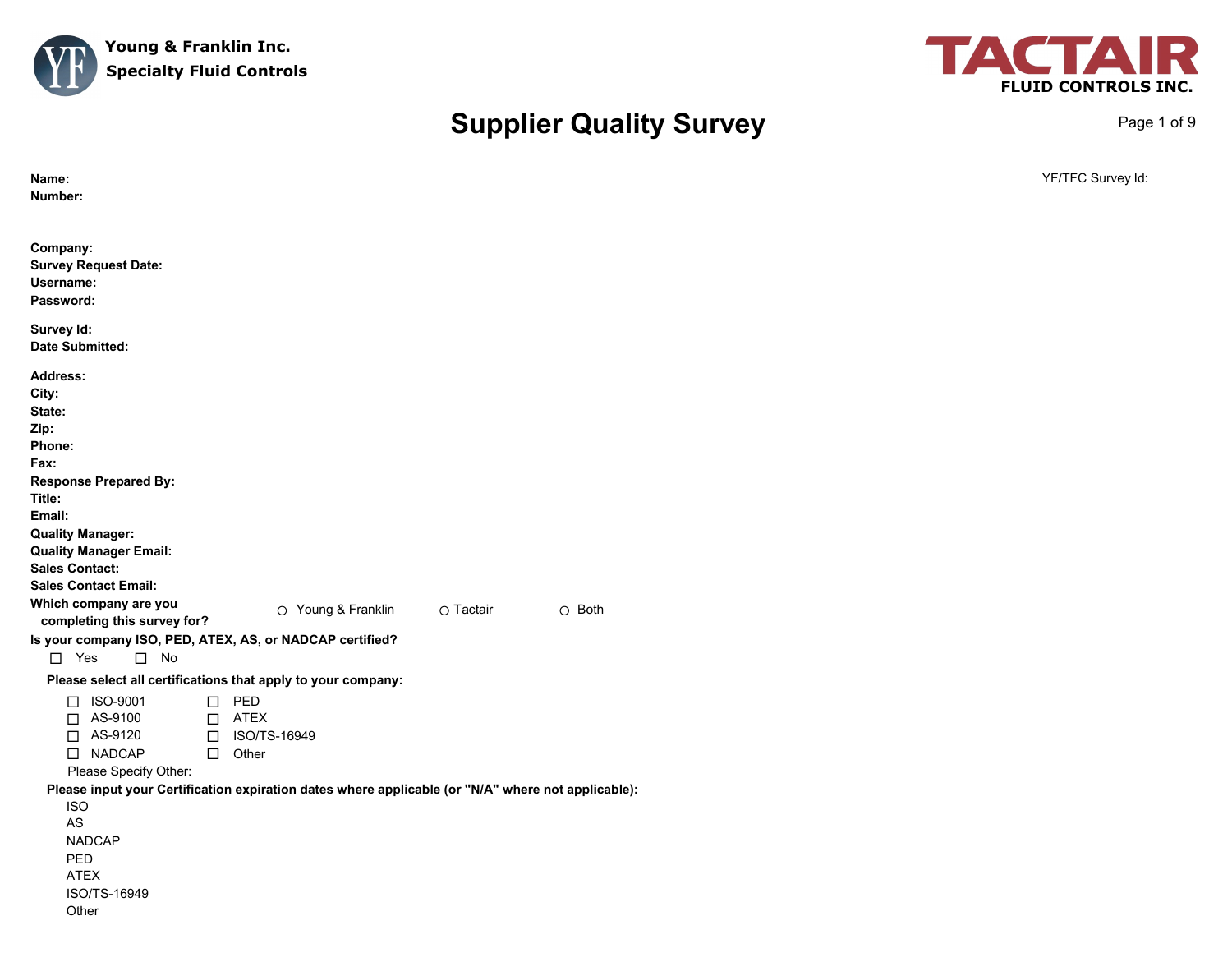



Page 2 of 9

| Name of registrar:<br>Copy of certification(s):                                                                                                                                                                                                                                                                                                                                                                                                                                                                                                                                                                                                                                                                                                                        |              |                                                                      |                            |                                                           |
|------------------------------------------------------------------------------------------------------------------------------------------------------------------------------------------------------------------------------------------------------------------------------------------------------------------------------------------------------------------------------------------------------------------------------------------------------------------------------------------------------------------------------------------------------------------------------------------------------------------------------------------------------------------------------------------------------------------------------------------------------------------------|--------------|----------------------------------------------------------------------|----------------------------|-----------------------------------------------------------|
| Do you have a documented procedure for sub-tier supplier risk management?<br>$\Box$ Yes<br>$\square$ No<br>Do you have a business continuity plan?<br>$\Box$ Yes<br>$\Box$ No<br>Do you have a counterfeit parts procedure or policy?<br>$\Box$ Yes<br>$\Box$ No<br>Is your company considered a large or small business concern?<br>"Small business concern" means a concern, including its affiliates, that is independently<br>owned and operated, not dominant in the field of operation in which it is bidding on<br>Government contracts, and qualified as a small business under the criteria and size<br>standards in 13 CFR part 121 (see 19.102).<br>Refer to http://www.sba.gov/content/table-small-business-size-standards<br>$\Box$ Small<br>$\Box$ Large |              |                                                                      |                            |                                                           |
| Does your company perform any of the following processes?<br>$\Box$ Heat Treat<br>Soldering<br>$\Box$<br>$\Box$ X-Ray Inspection<br>Welding<br>$\Box$<br>Ultrasonic Inspection<br><b>Magnetic Particle</b><br>□<br>$\Box$<br>None<br>П.<br>If yes, do you have written process procedures?<br>$\Box$ Yes<br>$\square$ No                                                                                                                                                                                                                                                                                                                                                                                                                                               |              | Plating<br>□<br>Brazing<br>0<br>EDM<br>П.                            | $\Box$<br>$\Box$<br>$\Box$ | Liquid Penetration Inspection<br>Impregnation<br>Painting |
| Total plant area:<br>Number of buildings:<br><b>Estimated percentage of present</b><br>production capacity:                                                                                                                                                                                                                                                                                                                                                                                                                                                                                                                                                                                                                                                            | sq. ft.<br>% |                                                                      |                            |                                                           |
| <b>Estimated annual sales:</b><br>Number of employees:<br><b>Design Engineering</b><br><b>Manufacturing Engineering</b><br><b>Research &amp; Development</b><br><b>In-Process Inspection</b><br><b>Work Schedule:</b>                                                                                                                                                                                                                                                                                                                                                                                                                                                                                                                                                  |              | Purchasing<br><b>Production</b><br><b>Quality Assurance</b><br>Other |                            |                                                           |
| Shifts:<br>Hours:<br><b>Work Days:</b><br>Do you have a FAA Repair Station certificate?<br>Yes<br><b>No</b><br><b>Certificate Number:</b><br>П.<br>$\Box$<br>Copy of certificate:                                                                                                                                                                                                                                                                                                                                                                                                                                                                                                                                                                                      | through      |                                                                      |                            |                                                           |
| Do you have an approved FAA drug & alcohol policy?<br>$\Box$ Yes<br>$\Box$ N/A<br>Plan Id#:<br>П.<br>No                                                                                                                                                                                                                                                                                                                                                                                                                                                                                                                                                                                                                                                                |              |                                                                      |                            |                                                           |
| Please select which major customers have approved your company's Quality Assurance System:<br>$\Box$ Gulfstream<br>□<br><b>Beechcraft</b>                                                                                                                                                                                                                                                                                                                                                                                                                                                                                                                                                                                                                              |              |                                                                      |                            | Messier-Bugatti-Dowty/SAFRAN Landing Systems<br>□         |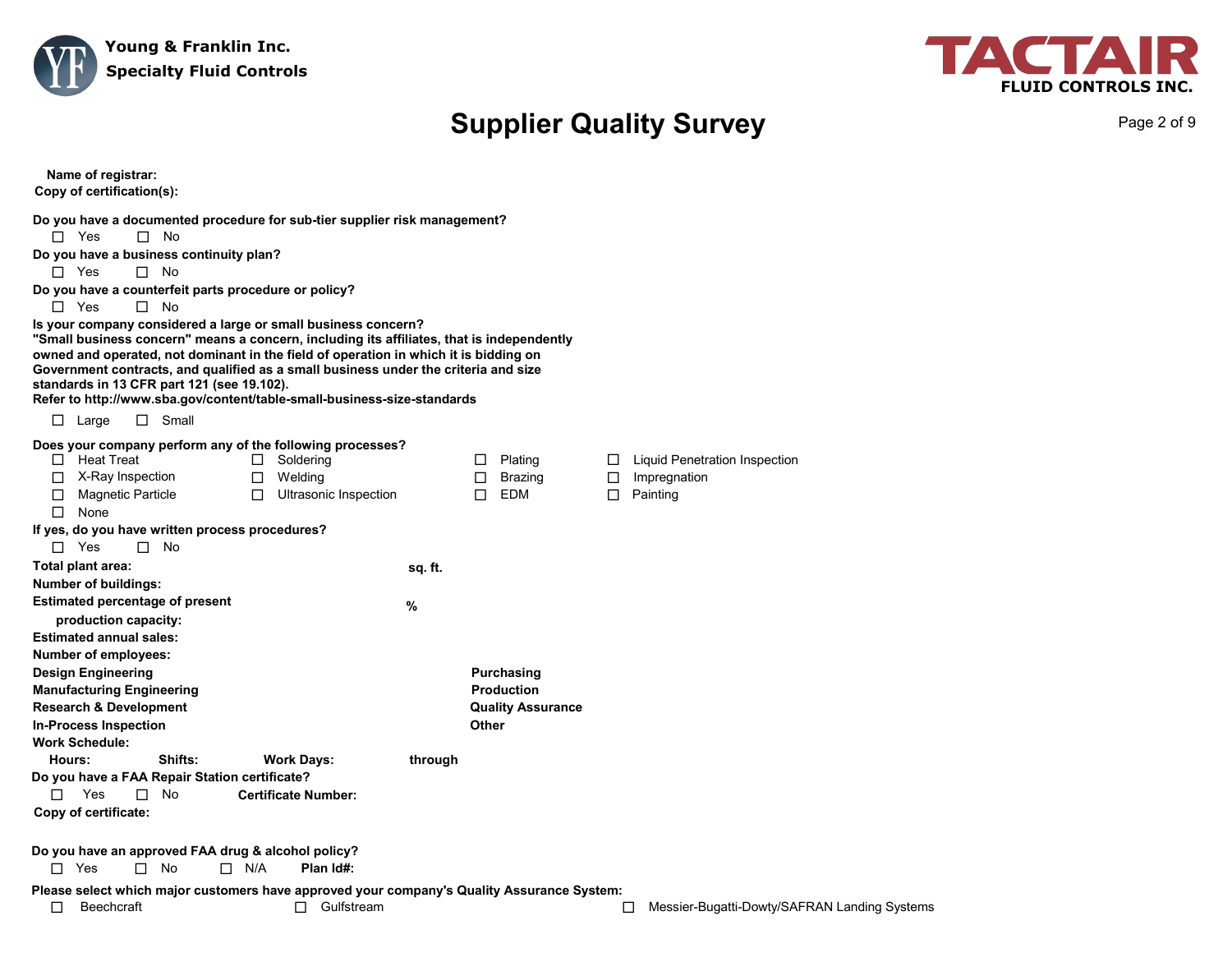



Page 3 of 9

| <b>Bell Helicopter</b><br>□<br>П<br>Boeing<br>□<br>П<br><b>Bombardier</b><br>□<br>$\Box$<br>□<br>Crane<br>□<br>□<br>Eaton<br>П<br>Embraer<br>□<br><b>General Electric</b><br>□<br>$\Box$<br>Goodrich/UT Aerospace Systems<br>□<br>$\Box$<br>$\Box$<br>None<br>Do the products you supply to us comply with REACH?<br>$\Box$ Yes<br>$\Box$ No<br>$\Box$<br>Unknown<br>Do the products you supply to us contain conflict minerals per current SEC regulations?<br>No<br>Unknown<br>$\Box$<br>Yes<br>$\Box$<br>$\Box$ | <b>Hawker Beechcraft</b><br><b>Heroux Devtek</b><br>Honeywell<br>Liebherr<br><b>Lockheed Martin</b><br>Mecaer<br>Meggit<br>$\Box$ N/A<br>$\Box$<br>N/A | Hamilton Sunstrand/UT Aerospace Systems                                      |                                      | П<br>$\Box$<br>$\Box$<br>$\Box$<br>□<br>$\Box$<br>$\Box$<br>$\Box$ | Northrup Grumman<br>Parker<br>Pilatus<br>Pratt & Whitney<br>Pratt & Whitney Canada<br>Rolls-Royce<br>Sikorsky/Lockheed Mission Systems<br>Solar |
|--------------------------------------------------------------------------------------------------------------------------------------------------------------------------------------------------------------------------------------------------------------------------------------------------------------------------------------------------------------------------------------------------------------------------------------------------------------------------------------------------------------------|--------------------------------------------------------------------------------------------------------------------------------------------------------|------------------------------------------------------------------------------|--------------------------------------|--------------------------------------------------------------------|-------------------------------------------------------------------------------------------------------------------------------------------------|
| <b>Management Responsibilities</b>                                                                                                                                                                                                                                                                                                                                                                                                                                                                                 | <b>Documented</b><br>Yes                                                                                                                               | Implemented<br>Yes<br><b>No</b>                                              | No                                   | Document/Location                                                  |                                                                                                                                                 |
| <b>Quality Policy - Published</b><br><b>Responsibility &amp; Authority</b><br><b>Management Review</b><br><b>Records Maintained</b><br><b>Comments</b>                                                                                                                                                                                                                                                                                                                                                             | □<br>□<br>$\Box$<br>$\Box$                                                                                                                             | $\Box$<br>$\Box$<br>$\Box$<br>$\Box$<br>$\Box$<br>$\Box$<br>$\Box$<br>$\Box$ | $\Box$<br>$\Box$<br>$\Box$<br>$\Box$ |                                                                    |                                                                                                                                                 |
| <b>Quality System</b>                                                                                                                                                                                                                                                                                                                                                                                                                                                                                              | <b>Documented</b><br>Yes                                                                                                                               | Implemented<br><b>Yes</b><br>No                                              | No                                   | Document/Location                                                  |                                                                                                                                                 |
| <b>Documented Quality Manual</b><br><b>Quality System Procedures -</b><br><b>Review New Projects/Parts</b>                                                                                                                                                                                                                                                                                                                                                                                                         | □<br>$\Box$                                                                                                                                            | $\Box$<br>$\Box$<br>$\Box$<br>$\Box$                                         | $\Box$<br>$\Box$                     |                                                                    |                                                                                                                                                 |
| <b>Quality Planning -</b><br>Identify, Provisions, Necessary Control                                                                                                                                                                                                                                                                                                                                                                                                                                               | $\Box$                                                                                                                                                 | $\Box$<br>$\Box$                                                             | □                                    |                                                                    |                                                                                                                                                 |

**Comments**

| <b>Contract Review</b>                | <b>Documented</b> |    | Implemented |    | Document/Location |
|---------------------------------------|-------------------|----|-------------|----|-------------------|
|                                       | Yes               | Nο | Yes         | Nο |                   |
| <b>Contract/Purchase Order Review</b> |                   |    |             |    |                   |
| Amendments to Purchase Order /        |                   |    |             |    |                   |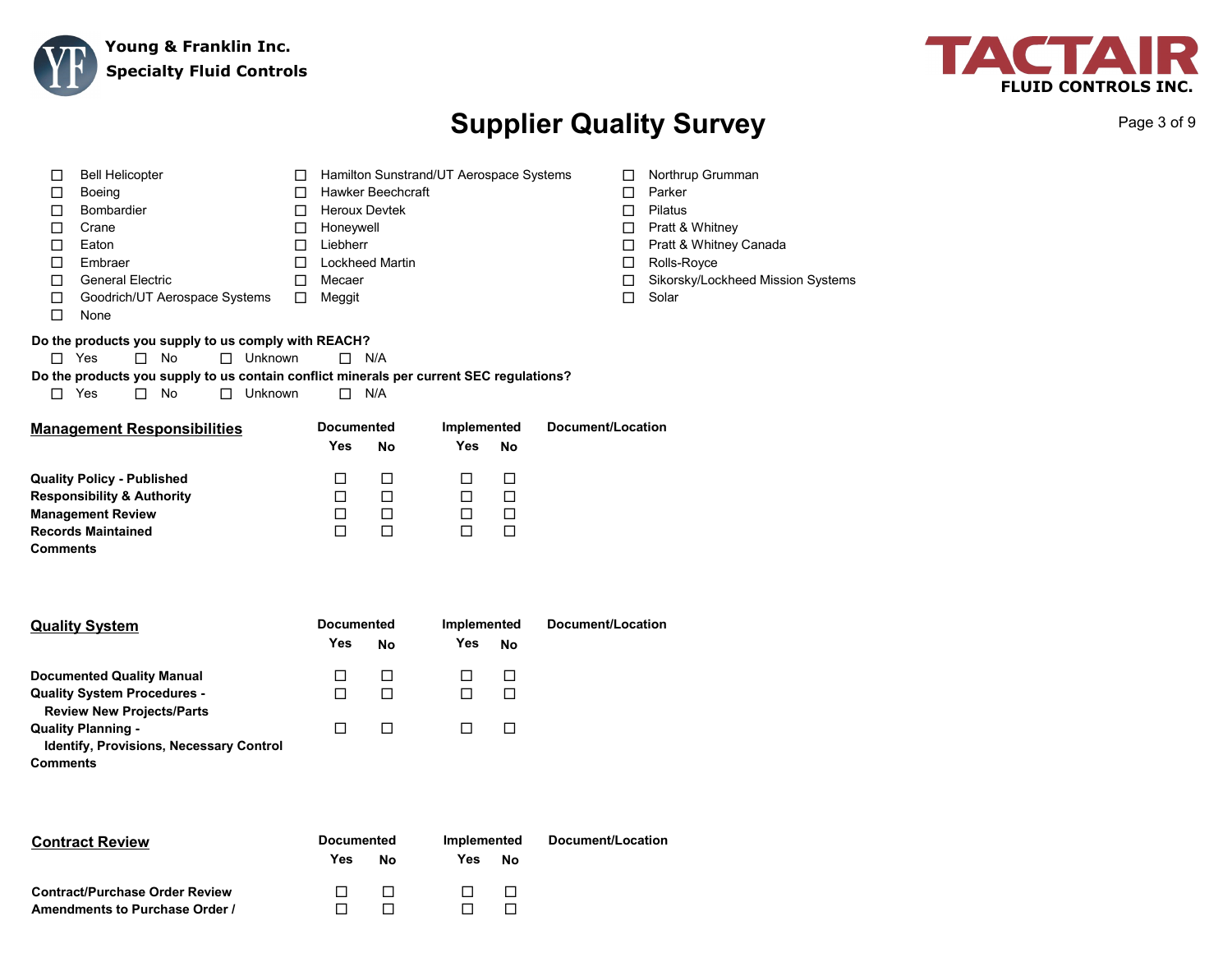



Page 4 of 9

| <b>Contract - Review</b>           |        |                                   |                          |
|------------------------------------|--------|-----------------------------------|--------------------------|
| <b>Review Records - Accessible</b> | $\Box$ | and a structure of the structure. | $\overline{\phantom{a}}$ |
| Comments                           |        |                                   |                          |

| <b>Document &amp; Data Control</b>                              | <b>Documented</b> |              | Implemented |    | Document/Location |
|-----------------------------------------------------------------|-------------------|--------------|-------------|----|-------------------|
|                                                                 | Yes               | No           | Yes         | No |                   |
| <b>Standards - Specifications -</b><br><b>Customer Drawings</b> |                   | $\mathsf{L}$ |             |    |                   |
| Document & Data Approval & Issue                                |                   | П            |             |    |                   |
| Document & Data Changes - Review                                |                   | П            |             |    |                   |
| <b>Controlled Forms</b>                                         |                   | П            |             |    |                   |
| <b>Comments</b>                                                 |                   |              |             |    |                   |

| <b>Purchasing</b>                                           | <b>Documented</b> |    | Implemented |    | Document/Location |
|-------------------------------------------------------------|-------------------|----|-------------|----|-------------------|
|                                                             | Yes               | No | Yes         | No |                   |
| <b>Documented Procedures</b>                                |                   | П  |             |    |                   |
| Use Directed Resources When Required                        |                   | П  |             |    |                   |
| <b>Evaluation of Subcontractors -</b><br>Approve/Disapprove |                   | П  |             |    |                   |
| <b>Verification of Purchased Product</b>                    |                   | П  |             |    |                   |
| <b>List of Approved Suppliers</b>                           |                   |    |             |    |                   |
| <b>Comments</b>                                             |                   |    |             |    |                   |

| <b>Control of Customer Supplied -</b><br><b>Product</b>                                   | <b>Documented</b><br>No<br>Yes |        | Implemented<br>Yes | No      | Document/Location |
|-------------------------------------------------------------------------------------------|--------------------------------|--------|--------------------|---------|-------------------|
| Not applicable if 'Raw Material'<br>or 'Distributor'                                      |                                |        |                    |         |                   |
| <b>Documented Procedures</b><br><b>Report of Deficiencies - Damage</b><br><b>Comments</b> |                                | п<br>П |                    | $\perp$ |                   |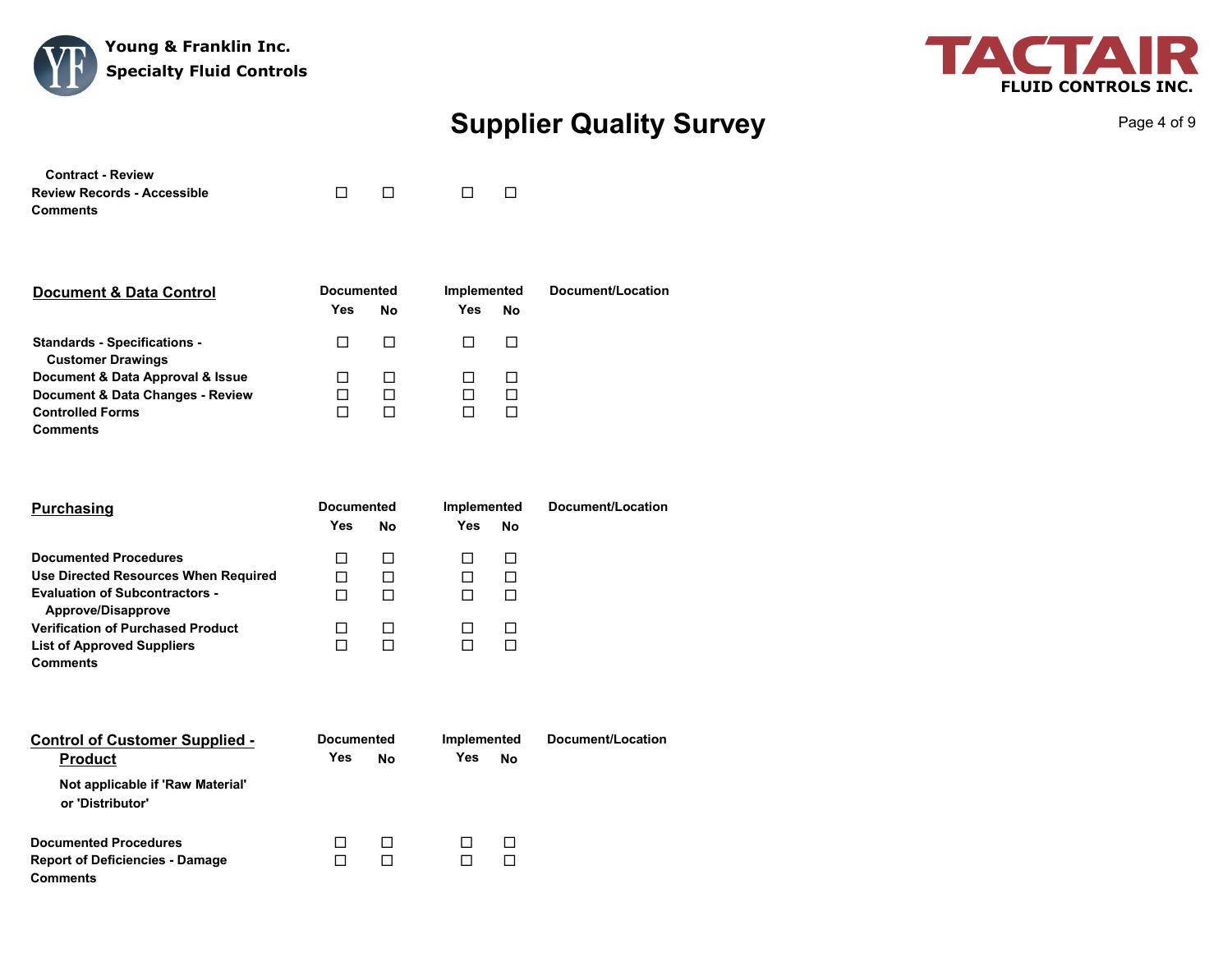



Page 5 of 9

| <b>Product Identification &amp;</b>    | <b>Documented</b> |              | Implemented |    | Document/Location |  |
|----------------------------------------|-------------------|--------------|-------------|----|-------------------|--|
| <b>Tracability</b>                     | Yes               | No           | Yes         | No |                   |  |
| <b>Documented Procedures</b>           |                   | $\mathbf{1}$ |             |    |                   |  |
| <b>Report of Deficiencies - Damage</b> |                   |              |             |    |                   |  |
| Comments                               |                   |              |             |    |                   |  |

| <b>Design Review</b>                                                |     | <b>Documented</b> |            | Implemented | Document/Location |
|---------------------------------------------------------------------|-----|-------------------|------------|-------------|-------------------|
| <b>Applicable to 'Manufacturers' Only</b>                           | Yes | No                | <b>Yes</b> | No          |                   |
| <b>Documented Procedures</b>                                        |     | П                 | П          | П           |                   |
| Organizational interface activities &<br>responsibility are defined |     | П                 | П          | П           |                   |
| Design Input                                                        | П   | П                 | П          | П           |                   |
| <b>Design Output</b>                                                |     | П                 | П          | П           |                   |
| <b>Design Review Records</b>                                        |     | П                 | П          | П           |                   |
| <b>Design Verification</b>                                          |     | П                 |            | П           |                   |
| <b>Design Validation</b>                                            |     | П                 | П          | П           |                   |
| <b>Design Changes</b>                                               | П   | П                 | П          | П           |                   |
| <b>Records</b>                                                      |     | П                 |            | П           |                   |
| <b>Comments</b>                                                     |     |                   |            |             |                   |

| <b>Process Control</b>                                                      | <b>Documented</b><br><b>Yes</b> | No | Implemented<br>Yes<br>No | Document/Location |
|-----------------------------------------------------------------------------|---------------------------------|----|--------------------------|-------------------|
| Documented Procedures - Process<br><b>Flow Charts</b>                       |                                 | П  | $\mathsf{L}$             |                   |
| <b>Acceptable System for</b><br>'Age Control' - FIFO                        |                                 | П  |                          |                   |
| <b>First Article Inspection -</b><br><b>Process Verification</b>            |                                 | П  |                          |                   |
| <b>Suitable Protection, Servicing</b><br><b>Equipment &amp; Environment</b> |                                 | П  | $\mathsf{L}$             |                   |
| Comply with Reference Standards,<br><b>Quality Plans or Procedures</b>      |                                 | п  |                          |                   |
| <b>Control of Identification and Handling</b>                               |                                 |    |                          |                   |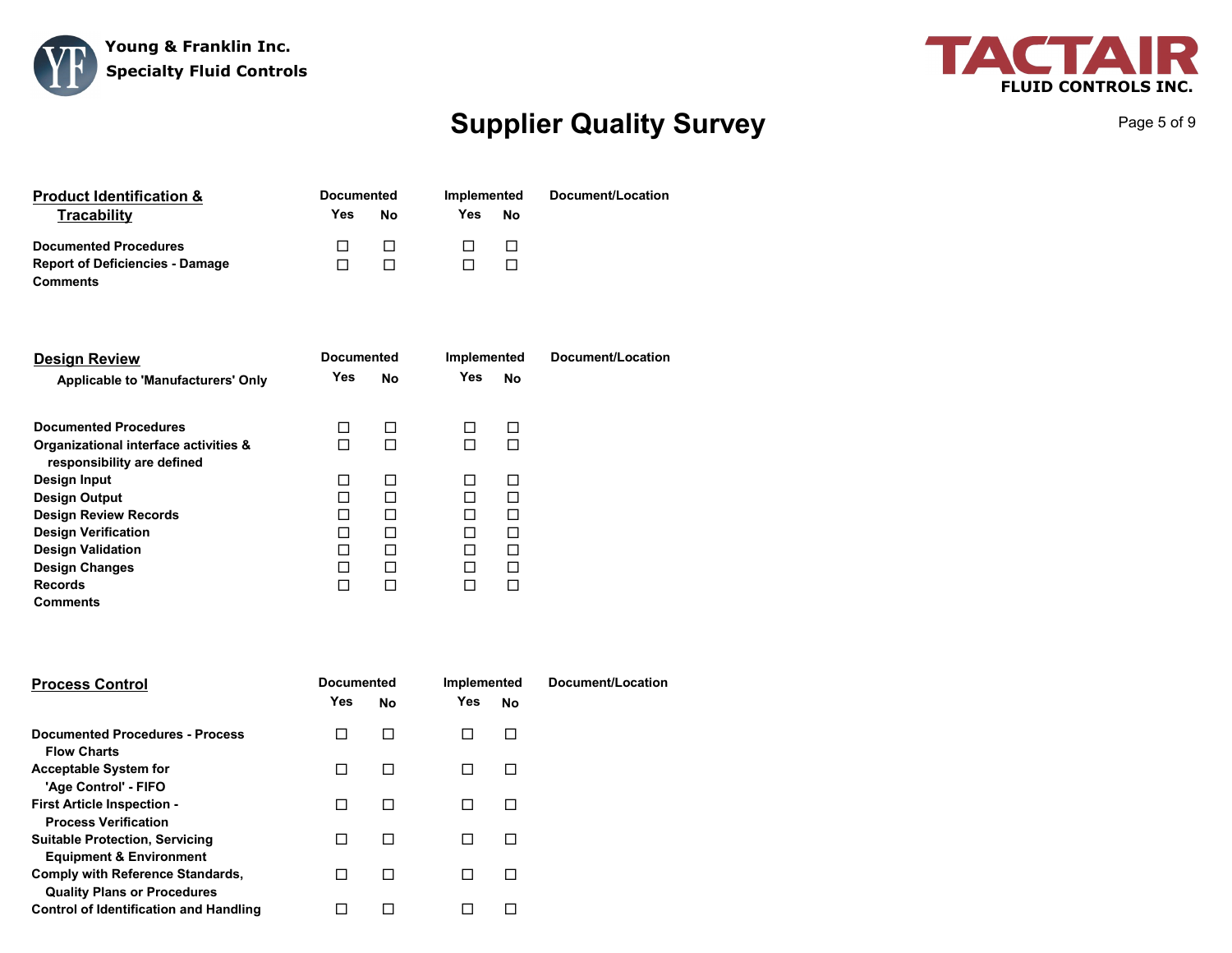



Page 6 of 9

| of Fabricated Products                      |  |  |  |
|---------------------------------------------|--|--|--|
| <b>Identification of Inspection Status</b>  |  |  |  |
| of Product In-Process                       |  |  |  |
| <b>Approved Processes, Equipment</b>        |  |  |  |
| & Personnel with Record                     |  |  |  |
| <b>Established Workmanship Standard</b>     |  |  |  |
| <b>Preventative Maintenance Program</b>     |  |  |  |
| on Equipment                                |  |  |  |
| <b>Machine/Process Capabilities Studies</b> |  |  |  |
| Comments                                    |  |  |  |

| <b>Inspection &amp; Testing</b>                                                                                 | <b>Documented</b> |    | Implemented |              | Document/Location |
|-----------------------------------------------------------------------------------------------------------------|-------------------|----|-------------|--------------|-------------------|
|                                                                                                                 | Yes               | No | Yes         | No           |                   |
| Applicable specifications, drawings,<br>engineering change orders - changes<br>are used by Inspection personnel |                   |    |             |              |                   |
| <b>Receiving Inspection &amp; Test</b>                                                                          |                   | П  |             | $\mathbf{I}$ |                   |
| <b>In-Process Inspection &amp; Test</b>                                                                         |                   | П  |             |              |                   |
| <b>Final Inspection &amp; Test</b>                                                                              |                   | П  |             |              |                   |
| <b>Inspection &amp; Test Records</b>                                                                            |                   | ΙI |             |              |                   |
| <b>Comments</b>                                                                                                 |                   |    |             |              |                   |

| Control of Inspection, Measuring &          | <b>Documented</b> |    | Implemented |           | Document/Location |
|---------------------------------------------|-------------------|----|-------------|-----------|-------------------|
| <b>Test Equipment</b>                       | Yes               | No | Yes         | <b>No</b> |                   |
| <b>Documented Procedures</b>                | П                 | П  |             | П         |                   |
| <b>Identify Measurements &amp; Accuracy</b> | П                 | П  | П           | П         |                   |
| <b>Required</b>                             |                   |    |             |           |                   |
| All (IM&TE) are Identifiable to             | П                 | П  |             | П         |                   |
| <b>Calibration Due Date, Date of Last</b>   |                   |    |             |           |                   |
| <b>Calibration &amp; Person who</b>         |                   |    |             |           |                   |
| <b>Performed Calibration</b>                |                   |    |             |           |                   |
| <b>Calibrate at Prescribed Intervals</b>    |                   | П  |             | П         |                   |
| <b>Define Calibration Process</b>           |                   | П  |             | П         |                   |
| <b>Objective Evidence of Current</b>        |                   | П  |             | П         |                   |
| <b>Calibration</b>                          |                   |    |             |           |                   |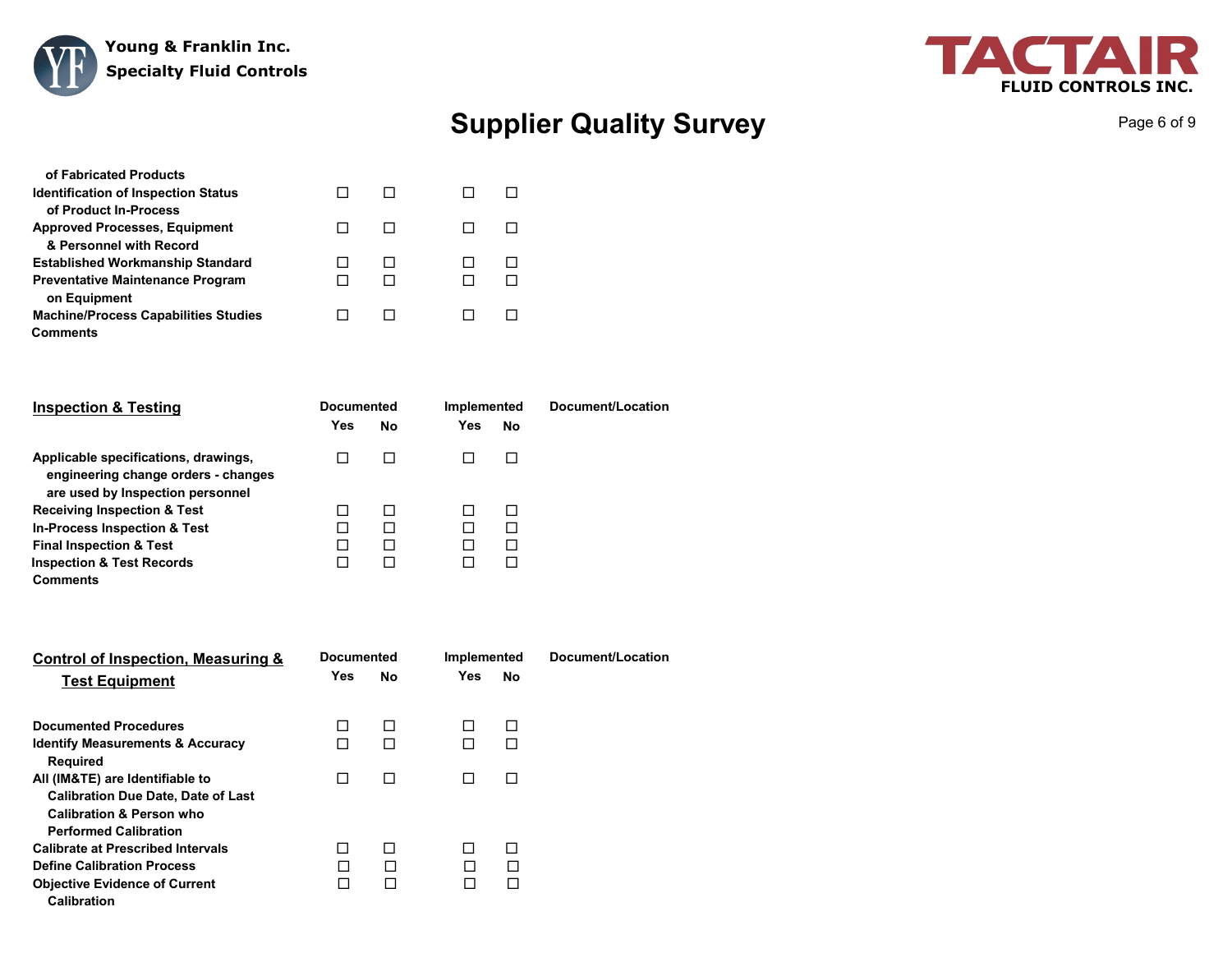



Page 7 of 9

| <b>Maintain Records</b>                                                    |  |  |
|----------------------------------------------------------------------------|--|--|
| <b>Provide Analysis of Product Impacted</b><br>by Out of Tolerance (IM&TE) |  |  |
| <b>Environmental Conditions Suitable</b>                                   |  |  |
| Safeguard Adjustments which would<br><b>Invalidate Calibration Setting</b> |  |  |
| <b>Comments</b>                                                            |  |  |

| <b>Inspection &amp; Test Status</b>                                   | <b>Documented</b> |        | Implemented |        | Document/Location |
|-----------------------------------------------------------------------|-------------------|--------|-------------|--------|-------------------|
|                                                                       | Yes               | Nο     | Yes         | No     |                   |
| <b>Product Status Clearly Indicated</b><br>and Understood<br>Comments | $\Box$            | $\Box$ | $\Box$      | $\Box$ |                   |

| <b>Control of Nonconforming Product</b>                                   | <b>Documented</b><br>Yes | No | Implemented<br>Yes. | No | Document/Location |
|---------------------------------------------------------------------------|--------------------------|----|---------------------|----|-------------------|
| <b>Documented Procedures</b>                                              |                          | П  |                     |    |                   |
| <b>Responsibility &amp; Disposition</b>                                   |                          |    |                     |    |                   |
| <b>Authority Clearly Defined</b>                                          |                          |    |                     |    |                   |
| Nonconforming Product is Identified,                                      |                          |    |                     |    |                   |
| <b>Segregated &amp; Documented</b>                                        |                          |    |                     |    |                   |
| <b>Product Reworked to Meet</b>                                           |                          | П  |                     |    |                   |
| Specifications is 100% re-inspected                                       |                          |    |                     |    |                   |
| <b>Accept with or without Repair</b>                                      |                          | П  |                     |    |                   |
| (Customer Approval Required)                                              |                          |    |                     |    |                   |
| <b>Rejected and/or Scrapped</b>                                           |                          |    |                     |    |                   |
| YF/TFC does not delegate MRB authority to it's suppliers.<br>Please note: |                          |    |                     |    |                   |
| Comments                                                                  |                          |    |                     |    |                   |

| <b>Corrective &amp; Preventative Action</b> | <b>Documented</b> |              | Implemented |    | Document/Location |
|---------------------------------------------|-------------------|--------------|-------------|----|-------------------|
|                                             | Yes               | No           | Yes         | No |                   |
| <b>Documented Procedures</b>                |                   | $\mathbf{1}$ |             |    |                   |
| Implement & Record Changes To               |                   |              |             |    |                   |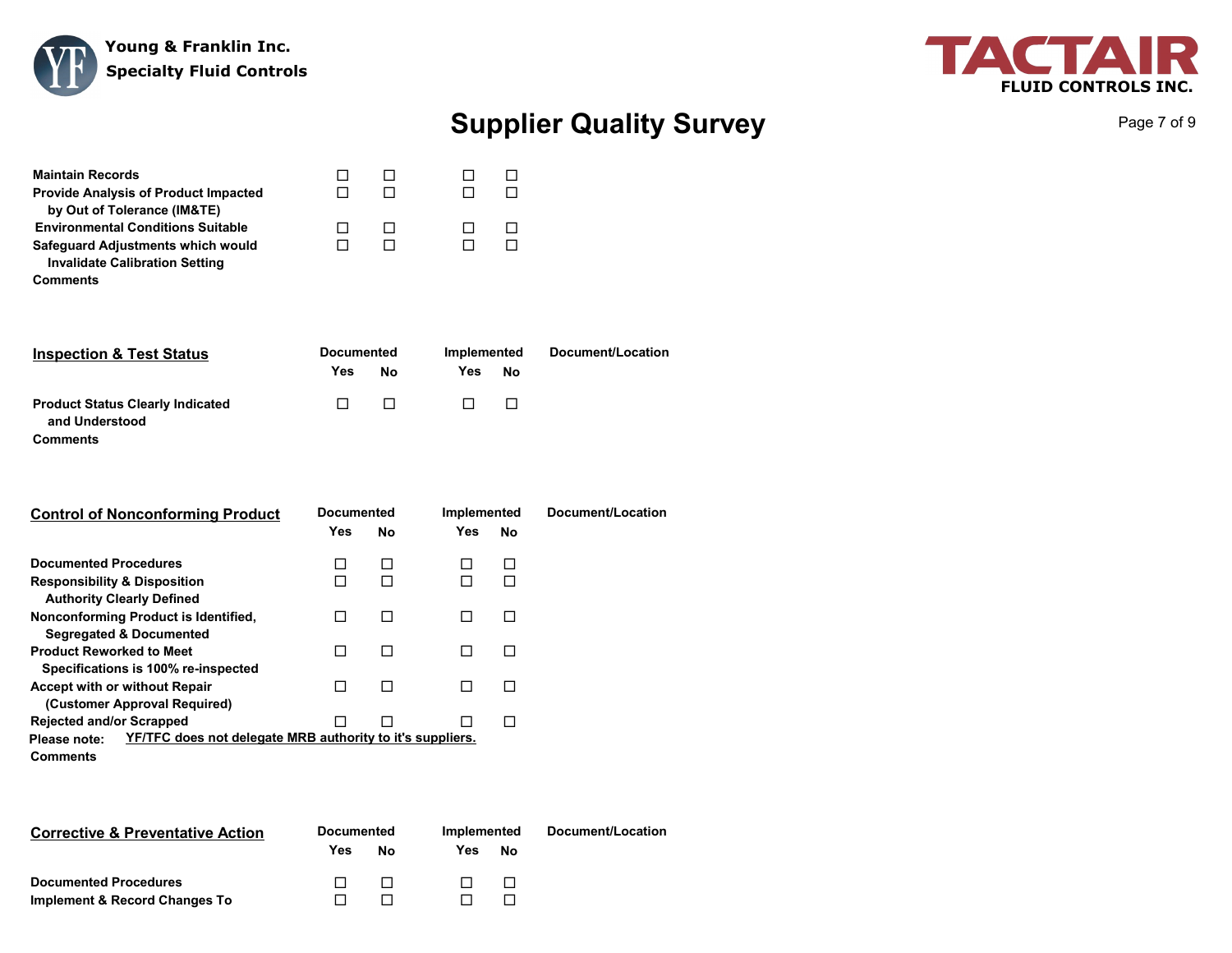



Page 8 of 9

| Documented Procedures Resulting from        |  |  |
|---------------------------------------------|--|--|
| <b>Corrective &amp; Preventative Action</b> |  |  |
| <b>Response to Customer CA Requests</b>     |  |  |
| <b>Control Measures in Place to Verify</b>  |  |  |
| <b>CA is Effective</b>                      |  |  |
| <b>Control Measures Established to</b>      |  |  |
| <b>Measure Preventative Action</b>          |  |  |
| <b>Effectiveness</b>                        |  |  |
| Comments                                    |  |  |

| Handling, Storage, Packaging,             |            | <b>Documented</b> |     | Implemented | Document/Location |
|-------------------------------------------|------------|-------------------|-----|-------------|-------------------|
| <b>Preservation &amp; Delivery</b>        | <b>Yes</b> | No                | Yes | No          |                   |
| Maintain Surveillance of all Stored       |            | П                 |     |             |                   |
| <b>Product to Assure Adequate Package</b> |            |                   |     |             |                   |
| & Storage Conditions                      |            |                   |     |             |                   |
| <b>Handling - Instructions</b>            |            | П                 |     | $\Box$      |                   |
| <b>Storage - Instructions</b>             |            |                   |     |             |                   |
| <b>Packaging - Instructions</b>           |            | П                 |     | П           |                   |
| <b>Preservation - Instructions</b>        |            | П                 |     | П           |                   |
| <b>Delivery - Instructions</b>            |            | П                 |     |             |                   |
| <b>Comments</b>                           |            |                   |     |             |                   |

| <b>Control of Quality Records</b>   | <b>Documented</b> | Implemented             | Document/Location |
|-------------------------------------|-------------------|-------------------------|-------------------|
| Electronic)<br>$\Box$ Hardcopy<br>□ | Yes<br>No         | <b>Yes</b><br><b>No</b> |                   |
| <b>Documented Procedure</b>         | П<br>П            | П<br>П                  |                   |
| <b>Identified</b>                   | П<br>П            | П<br>П                  |                   |
| <b>Collected</b>                    | П<br>П            | П<br>П                  |                   |
| Indexed                             | П<br>П            | П<br>П                  |                   |
| <b>Filed</b>                        | П<br>П            | П<br>П                  |                   |
| <b>Access</b>                       | П                 | П<br>П                  |                   |
| <b>Storage</b>                      | П<br>П            | П<br>П                  |                   |
| <b>Maint</b>                        | П<br>П            | П<br>П                  |                   |
| <b>Disposal</b>                     | П                 | П<br>П                  |                   |
| Comments                            |                   |                         |                   |